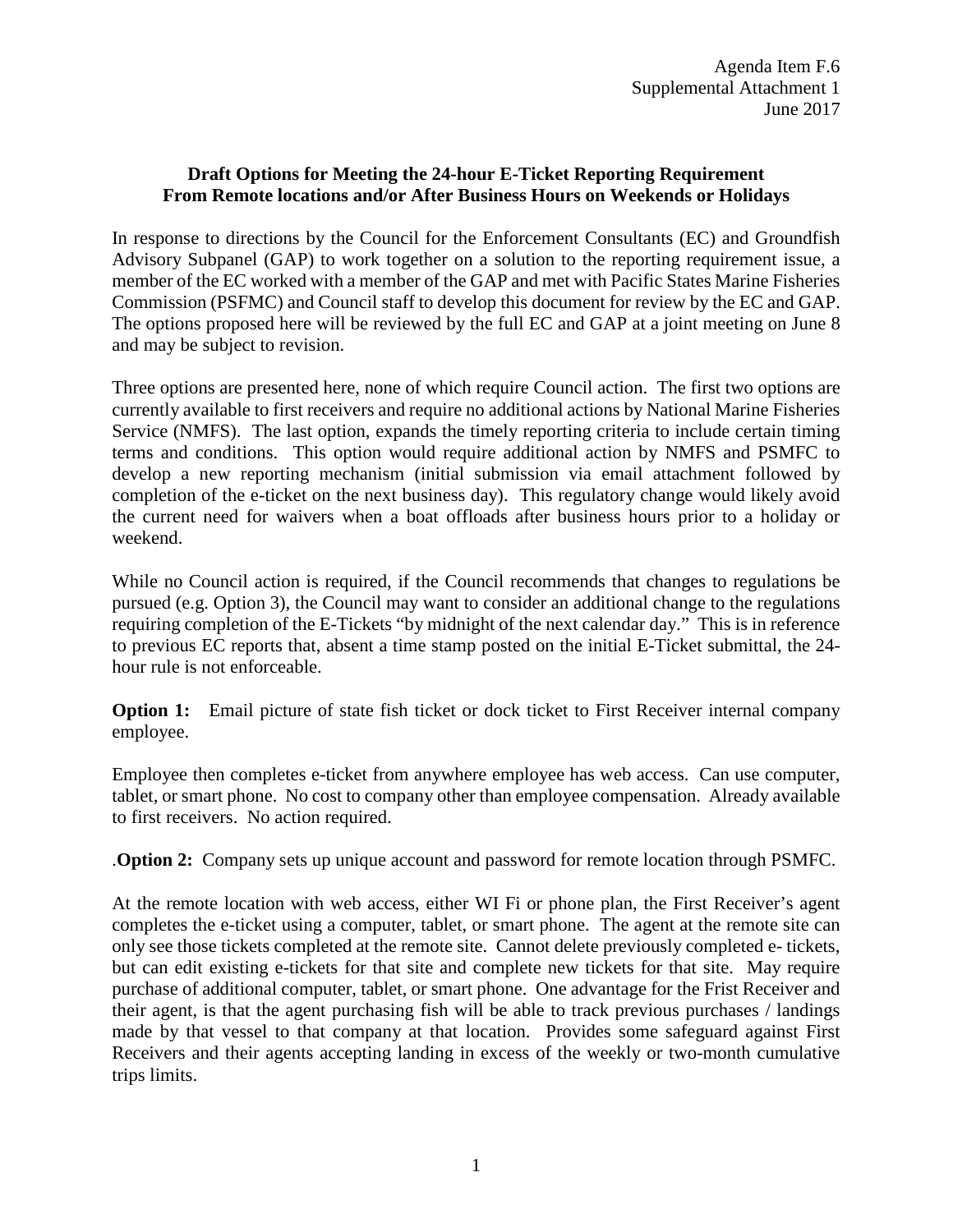The first of the following slides shows how a First Receiver can provide an employee with access to the records for a particular off-loading site without necessarily providing that employee access to information about offloads from other sites. The second slide shows multiple employees (users) and their access to different sites.

| Location                                                                 | Edit User Details - Colpo, Dave  |                                            |                  |               | $\boldsymbol{\mathsf{x}}$ | Add New Location |
|--------------------------------------------------------------------------|----------------------------------|--------------------------------------------|------------------|---------------|---------------------------|------------------|
| Name<br>Hallmark                                                         | Name (First/Last)                | Colpo<br>Dave                              |                  |               |                           |                  |
| Hallmark<br>Hallmark                                                     | Username                         | dcolpo                                     |                  |               |                           |                  |
| Hallmark                                                                 | Password                         | Send Password Change Notice                |                  |               |                           |                  |
|                                                                          | <b>E-Mail Address</b>            | dcolpo@psmfc.org                           |                  |               |                           |                  |
|                                                                          | Phone                            | (503) 595-3100                             |                  |               |                           |                  |
|                                                                          |                                  |                                            |                  |               |                           |                  |
|                                                                          | Organization Role                | User                                       | 7                |               |                           |                  |
|                                                                          | <b>Primary Location</b>          | Hallmark Fisheries - Port Orford           | 7                |               |                           |                  |
|                                                                          |                                  |                                            |                  |               |                           | Add New User     |
|                                                                          | Location                         |                                            | <b>Read Only</b> | Read and Writ | Phone                     | Email            |
|                                                                          | Hallmark Fisheries - Port Orford |                                            | $\Box$           | $\bullet$     | 503) 440-5626             | $\boxtimes$      |
|                                                                          | Hallmark Fisheries - Newport     |                                            |                  |               | 503) 440-5626             | $\boxtimes$      |
|                                                                          |                                  |                                            |                  | $\Box$        | 503) 440-5626             | $\boxtimes$      |
| <b>Users</b><br>Name<br>Adams, C<br>Celoni, A<br>Libby, Tor<br>Colpo, Da | Hallmark Fisheries - Brookings   | Hallmark Fisheries - Charleston (Coos Bay) |                  | $\Box$        | 503) 595-3100             | ⊠                |

| <b>Fish Tickets</b><br><b>Print Ticket</b>                                       | <b>Hallmark Fisheries Edit</b>                                     |                    |                                                                    |                                        |                  |  |
|----------------------------------------------------------------------------------|--------------------------------------------------------------------|--------------------|--------------------------------------------------------------------|----------------------------------------|------------------|--|
| Query Tickets                                                                    | Location Show Inactive:                                            |                    | Add New Location                                                   |                                        |                  |  |
| <b>Agency Fish Tickets</b>                                                       | Name                                                               |                    | <b>Dealer Number</b>                                               | <b>Primary Port</b>                    |                  |  |
| <b>Print Tacket</b>                                                              | Hallmark Fisheries - Newport                                       |                    | 1505                                                               | <b>NEWPORT</b>                         |                  |  |
| Query Tickets                                                                    | Hallmark Fisheries - Charleston (Coos Bay)                         |                    | 1505                                                               | CHARLESTON (COOS BAY)                  |                  |  |
| <b>Reports</b>                                                                   | Hallmark Fisheries - Port Orford<br>Hallmark Fisheries - Brookings |                    | 1505<br>1505                                                       | PORT ORFORD<br><b>BROOKINGS</b>        |                  |  |
| <b>Administration</b><br>Manage Users<br>Manage Orgs<br><b>Broadcast Message</b> |                                                                    |                    |                                                                    |                                        |                  |  |
| Advanced<br>Help                                                                 | Users Show Inactive:                                               |                    |                                                                    |                                        | Add New User     |  |
| Washington                                                                       | Name:                                                              | Type               | Location                                                           | Phone                                  | Email            |  |
|                                                                                  | Adams, Crystal                                                     | Organization Admin | Hallmark Fisheries - Brookings                                     | $(503)$ 440-5626                       | $\boxtimes$      |  |
|                                                                                  | Celoni, Adam                                                       | User.              | Hallmark Fisheries - Brookings                                     | (503) 440-5626                         | $\boxtimes$      |  |
| Oregon<br>California                                                             | Libby, Tom<br>Colpo, Dave                                          | User<br>User       | Hallmark Fisheries - Brookings<br>Hallmark Fisheries - Port Orford | $(503)$ 440-5626<br>$(503) 595 - 3100$ | 図<br>$\boxtimes$ |  |

**Option 3:** Modify the timely submittal regulatory language to include certain timing and condition criteria.